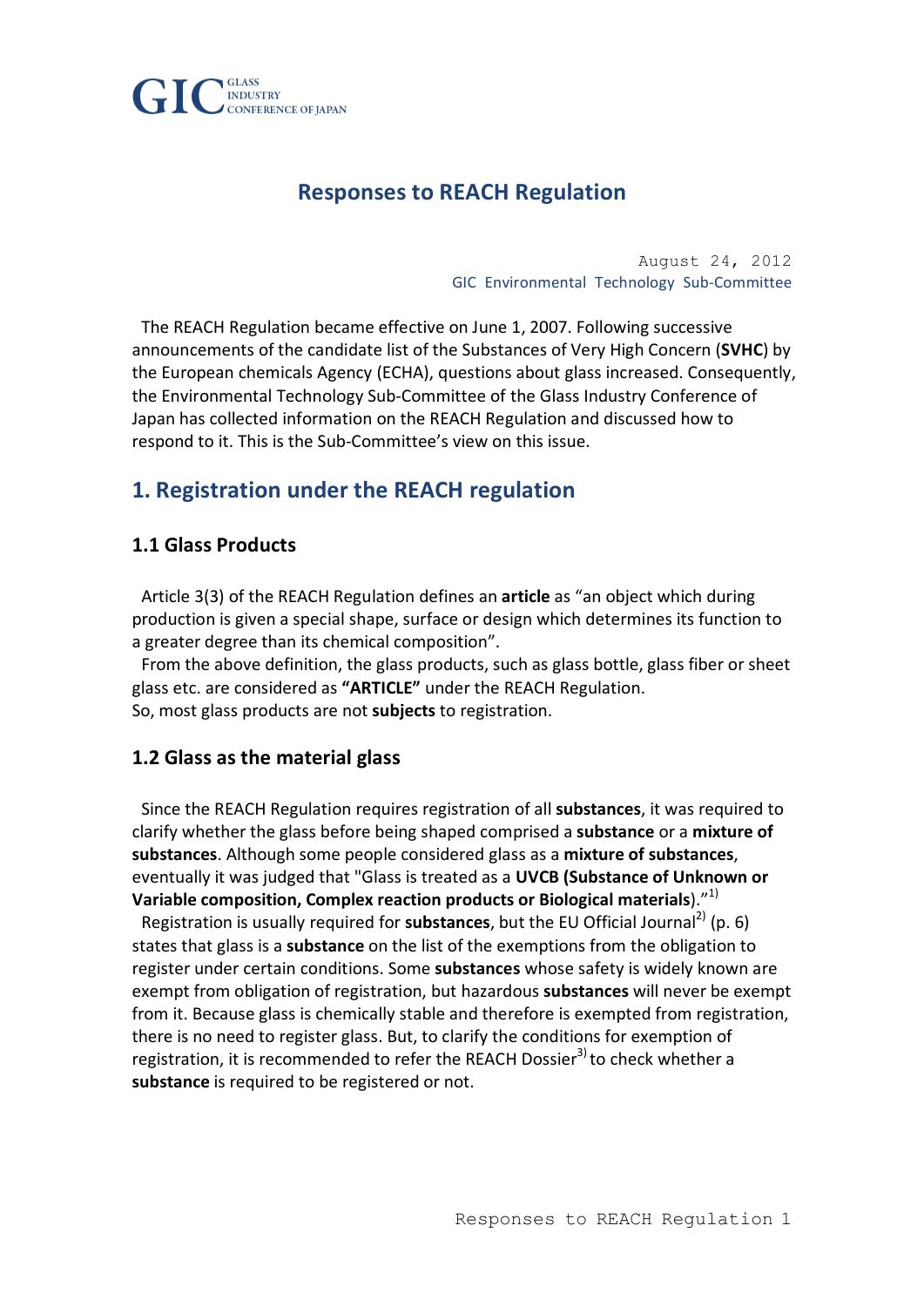## **2. Notification and communication in the supply chain for SVHC**

If a **SVHC** contains in an **article** exceed 0.1% by weight, under the REACH Regulation, manufacturers are obligated to communicate all relevant information to their clients. Moreover, if the **SVHC** exceeds 1 ton per year and exposure to them cannot be eliminated, manufacturers have an obligation to notify ECHA.

However, under the REACH Regulation, glass is treated as a UVCB. Hence, even if a **SVHC** is used as a raw material in the process of glass production, the glass manufacturers have no obligation to communicate information on the respective raw material (SVHC) or to notify ECHA.

The European glass industry has adopted the same stance toward the issue, and expresses its view<sup>1)</sup> that "Glass is regarded as a **substance** under REACH. The **articles** made by the glass industry consist of the **substance** glass, which is not on the "candidate list" and can be assumed never to be on it. Thus, there is no duty under Article 33 to communicate information on **substances** in **articles** for **articles** made entirely of glass."

### **3. Frequently asked questions and answers**

**Q1**: Is a registration required for lead-glass products exported to Europe?

A1: The REACH Registration is not required for glass products, since they are articles. However, it is important to refer to the REACH Dossier<sup>3)</sup> and confirm that the glass is exempted from the registration.

It is important not to confuse the REACH Regulation with the RoHS Directive. In the RoHS Directive, lead is restricted under 1,000 mg/kg or less, without regard to its chemical form. Meanwhile, the REACH Regulation is based on the premise that hazardous levels vary by chemical forms and physical properties, and even if heavy metals are contained in glass, the glass is exempted from registration, provided that such heavy metals are solidified in the glass and not hazardous. Requirements may differ by law, so accordingly containment and hazardousness must be considered separately.

**Q2**: Sometimes our clients request us to present them with a certificate of non-containment of **SVHC**. How shall we deal with these requests?

A2: Under the REACH regulation, glass is classified as a **substance (UVCB**), not as a mixture of substances. Therefore, glass does not include such SVHC on the candidate list. Please refer to Q3 and A3.

However, if a certificate of non-containment is requested for specific compounds or a certificate of non-use is requested for specific raw materials, which are not required by the REACH regulation, it is adequate for you to reject the issuance of such a certificate in principle, because anything concerning composition or mixture of raw materials is related to the intellectual property rights.